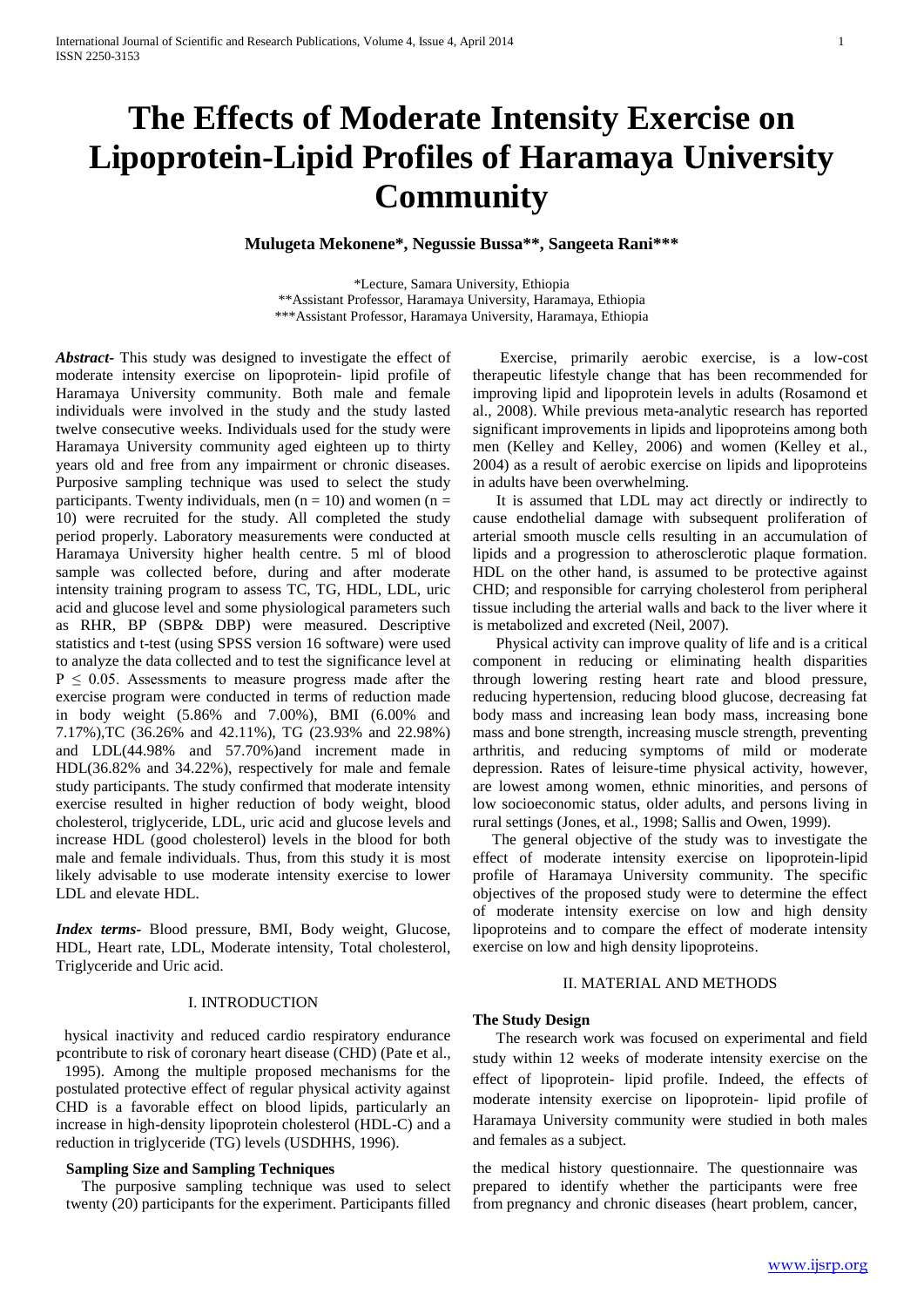diabetes, stroke, hypertension and etc.). Additionally, injury statuses were also used as selection criteria.

# **Methods of Data Analysis**

 Descriptive statistics was used to analyze data. The mean and standard deviations (mean  $\pm$  SD) were calculated using the established equations, in which the data was analyzed by SPSS statistical version 16 software package.

 After collecting data on those parameters as blood cholesterol and other tests from the experimental participants; it was analyzed through T-test. Level of significance was set at  $p \leq 0.05$ .

#### **Training Schedule**

 The exercise training program was consisted of moderate floor aerobics and treadmill running for 12 weeks of study. Frequency and duration of exercise were 3 days in a week and up to 60 minutes per session. The weekly exercise program was conducted on Monday, Wednesday, and Friday in the afternoon (5:00 Pm-6:00Pm) from the beginning up to the end of the study. After 6 weeks of training, the progress of the training program was ensured by increasing & adjusting the amount of sets, the number of repetitions, and the speed of the exercises.

## III. RESULTS AND DISCUSSIONS



| <b>Parameters</b> |                 |                 |                 |                 |                 |                 |  |
|-------------------|-----------------|-----------------|-----------------|-----------------|-----------------|-----------------|--|
|                   | Male            |                 |                 |                 | Female          |                 |  |
| Tests             | PТ              | DТ              | PoT             | PT              | DТ              | PoT             |  |
| <b>BH</b>         | $1.70 + 0.03$   | $1.70 \pm 0.03$ | $1.70 \pm 0.03$ | $1.59 \pm 0.06$ | $1.59 \pm 0.06$ | $1.59 \pm 0.06$ |  |
| <b>BW</b>         | $61.4 \pm 4.76$ | $59.0 + 4.39$   | $58.0 \pm 3.91$ | $56.5 \pm 6.89$ | $54.5 + 7.32$   | $52.8 + 6.72$   |  |
| BMI               | $21.2 + 2.34$   | $20.4 + 2.23$   | $20.0 \pm 2.03$ | $22.4 \pm 2.86$ | $21.6 \pm 3.02$ | $20.9 \pm 2.76$ |  |

*PT= pre training, DT= during training test, PoT= post training test, BH = body height, BW = body weight and BMI= body mass index.*

 Table 1 showed the BW and BMI change both in male and female study participants. The mean difference showed that there was decrease in BW in both groups. This was due to moderate intensity exercise they were engaged in. 5.86% decrease of body weight was recorded in the male participants and the female participants decreased by 7.00%. The graphical representation of mean values of body weight and body mass index of the participants has been exhibited in figure 1



**Figure 1: Comparative analysis of BW (kg) and BMI (kg/m<sup>2</sup> ) at PT, DT and PoT of male and female participants under moderate intensity exercise.**

**Pre training During training Post training** 

**Table 2: Mean RHR (beats/min), SBP (mmHg) and DBP (mmHg) of male and female participants under moderate intensity exercise training.**

|               | . |
|---------------|---|
| $\sim$ $\sim$ |   |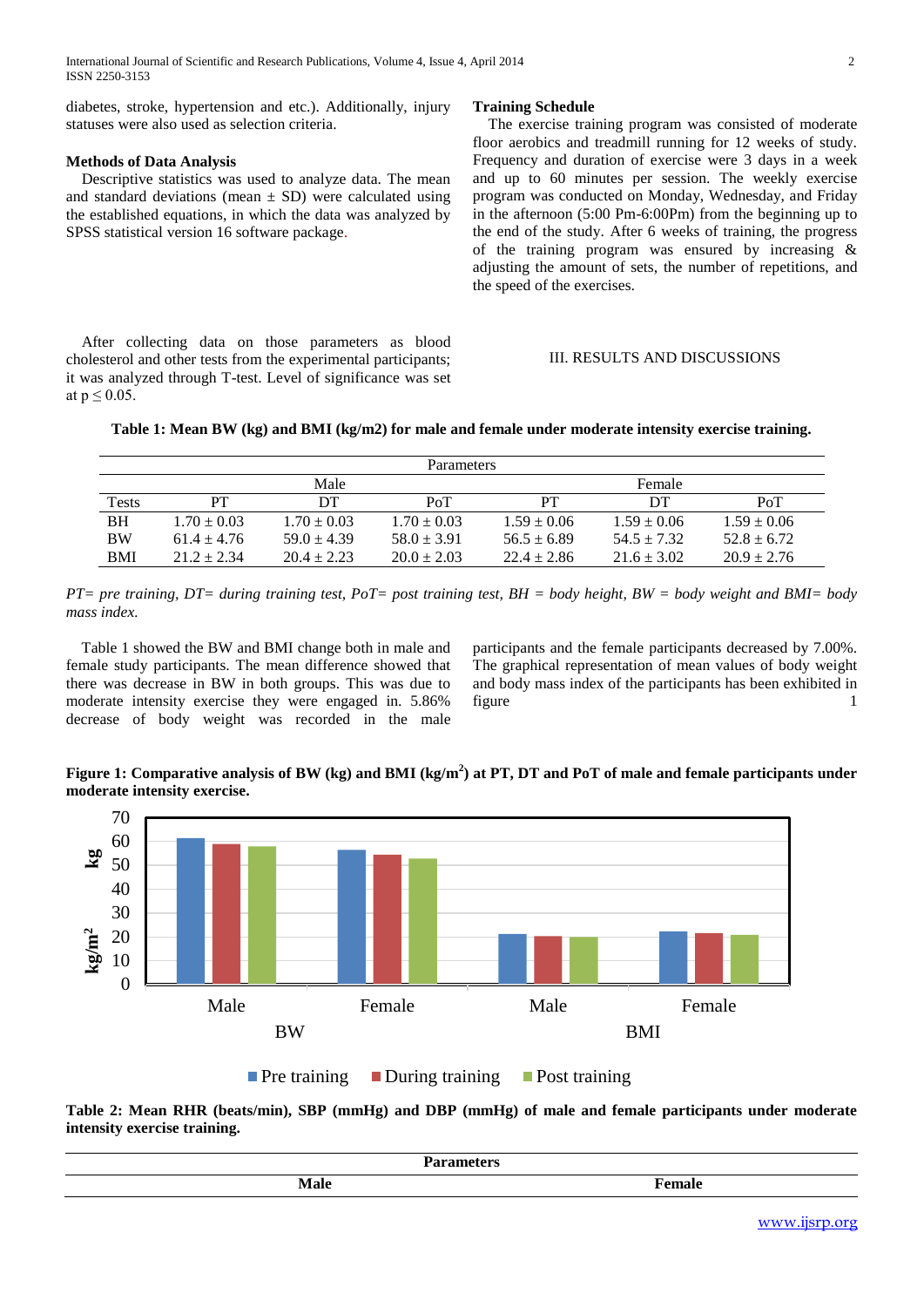International Journal of Scientific and Research Publications, Volume 4, Issue 4, April 2014 3 ISSN 2250-3153

| <b>Tests</b> | <b>PT</b>        | DТ                | PoT              | PТ               | DТ                | PoT              |
|--------------|------------------|-------------------|------------------|------------------|-------------------|------------------|
| <b>RHR</b>   | $77.10 + 13.56$  | $73.10 \pm 10.39$ | $69.70 \pm 8.90$ | $84.70 \pm 8.70$ | $81.40 \pm 10.49$ | $77.2 + 10.20$   |
| <b>SBP</b>   | $130.20 + 12.02$ | $125.80 + 12.19$  | $123.00 + 11.44$ | $132.10 + 7.97$  | $130.60 + 11.66$  | $127.4 + 10.39$  |
| <b>DBP</b>   | $88.70 \pm 6.16$ | $81.70 \pm 11.98$ | $79.70 \pm 9.98$ | $91.50 \pm 9.27$ | $86.20 \pm 11.40$ | $83.10 \pm 8.78$ |

*PT = pre training test, DT = during training test, PoT = post training test, RHR (beat/min) = resting heart rate in beat per minute, SBP (mmHg) = systolic blood pressure and DBP (mmHg) = diastolic blood pressure.*

 Table 2 showed that the mean values of physiological test in male and female study participants before, during and after moderate intensity exercise training programs. Significance differences in RHR were observed between the sexes as indicated in Table 2. From this table the mean RHR distribution of male participants was 77.10 beats/min before and it was 69.70 beats/min at the end of the study period. Overall the RHR was decreased by 7.40 beats/ min (10.61%) throughout the study period.

 However the mean RHR of female participants was 84.70 beats/min before training; and it was decreased to 77.2 beats/min at the end of the study period. Overall the mean of

RHR was decreased by 7.50 beats/min (9.71%) throughout the study period.

 As indicated in Table 2 the male mean SBP (mmHg) and DBP (mmHg) were 130.2/88.7 mmHg and 123/79.7 mmHg for before and after training, respectively. Overall the mean difference was decreased by 7.2 mmHg (5.85%) for SBP and 9 mmHg (11.29%) for DBP. Table 2 also shows female participants mean value of SBP and DBP as 132.1/91.5 mmHg before training and 127.4/83.1 mmHg after training. The overall mean difference was decreased by 4.7 mmHg (3.68%) for SBP and 8.4 mmHg (10.10%) for DBP throughout the study period.

**Figure 2: Comparative analysis of RHR (beats /min), SBP (mmHg) and DBP (mmHg) of male and female participants at PT, DT and PoT under moderate intensity exercise.**



Pre training During training Post training

**Table 3: Mean TC (mg/dl), TG (mg/dl), HDL (mg/dl) and LDL (mg/dl) of male and female participants under moderate intensity exercise training**

| <b>Parameters</b> |                    |                    |                    |                    |                    |                    |  |
|-------------------|--------------------|--------------------|--------------------|--------------------|--------------------|--------------------|--|
|                   |                    | Male               |                    | Female             |                    |                    |  |
| <b>Tests</b>      | PТ                 | DT                 | PoT                | PТ                 | DT                 | PoT                |  |
| TC                | $147.15 \pm 17.91$ | $124.45 \pm 20.36$ | $107.99 \pm 22.28$ | $169.60 \pm 12.96$ | $138.44 \pm 21.18$ | $119.34 \pm 25.93$ |  |
| TG                | $106.98 \pm 16.07$ | $99.43 \pm 29.82$  | $86.32 \pm 34.76$  | $123.18 \pm 16.72$ | $112.05 + 27.85$   | $100.16 \pm 22.36$ |  |
| <b>HDL</b>        | $49.11 \pm 5.75$   | $58.80 \pm 7.33$   | $77.74 + 12.35$    | $46.73 \pm 4.16$   | $58.22 + 8.19$     | $71.05 \pm 5.44$   |  |
| <b>LDL</b>        | $106.60 \pm 26.55$ | $91.26 \pm 15.99$  | $73.52 + 12.81$    | $131.76 \pm 25.50$ | $108.64 \pm 13.62$ | $83.55 \pm 12.34$  |  |

 $PT = pre$  training test,  $DT =$  during training test,  $PoT = post$  training test,  $TC$  (mg/dl) = total cholesterol,  $TG$  (mg/dl) = *triglyceride, HDL (mg/dl) = high density lipoprotein and LDL (mg/dl) = low density lipoprotein.*

 Table 3 shows that the mean values of clinical blood chemistry test in male and female study participants during PT, DT and PoT under moderate intensity exercise training programs. Significance mean changes at  $p \le 0.05$  in TC, TG, HDL and LDL with in each test between male and female

were observed. From this table the mean TC distribution of male participants was 147.15 mg/dl before moderate intensity training and it was decreased to 107.99 mg/dl at the end of the study period. The overall mean of TC was decreased by 39.16 mg/dl (36.26%) throughout the study period.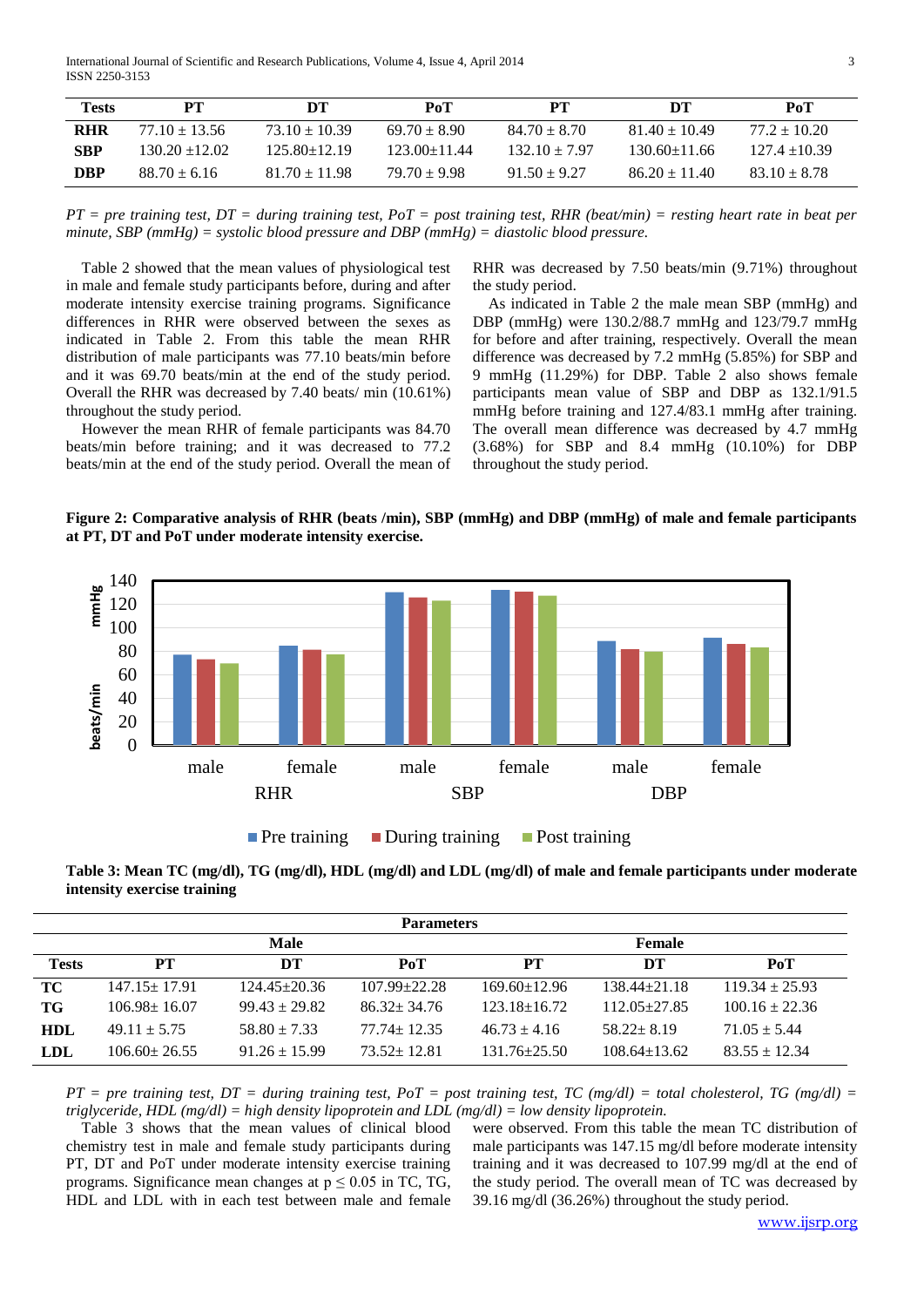However the mean TC of female participants was 169.60 mg/dl before moderate intensity training; and it was decreased to 119.34 mg/dl at the end of the study period. The overall mean of TC was decreased by 50.26 mg/dl (42.11%) throughout the study period. This shows greater change in female study participants over male study participants in decreasing TC.

 The mean TG level was also reduced from 106.98 mg/dl to 86.32 mg/dl and from 123.18 mg/dl to 100.16 mg/dl following a twelve week exercise for male and female participants, respectively. As the results indicate levels of TG reduced by 20.66 mg/dl (23.93%) and 23.02 mg/dl (22.98%), respectively, for male and female participants.

 As can be seen in Table 3, the mean increase in HDL and reduction in LDL were statistically significant at  $p \leq 0.05$  for both sexes. There was significant increase in the mean values of HDL from 49.11 mg/dl to 77.74 mg/dl and from 46.73 mg/dl to 71.05 mg/dl for male and female participants, respectively. In a similar pattern LDL mean value reduced from 106.60 mg/dl to 73.52 mg/dl and 131.76 mg/dl to 83.55 mg/dl for male and female participants, respectively.

 This showed that the mean increase in HDL was 28.63 mg/dl (36.82%) and 24.32 mg/dl (34.22%), respectively, for male and female participants. Likewise, the mean reduction of LDL was 33.08 mg/dl (44.98%) and 48.21 mg/dl (57.70%) for male and female participants, respectively. The HDL levels tended to increase but the LDL level decreased throughout the study period for both sexes significantly.

**Figure 3: Comparative analysis of TC (mg/dl), TG (mg/dl), HDL (mg/dl) and LDL (mg/dl) at PT, DT and PoT of male and female participants under moderate intensity exercise.**



**Table 4: Mean uric acid (mg/dl) and glucose (mg/dl) of male and female participants under moderate intensity exercise training.**

| <b>Parameters</b> |                    |                   |                   |                   |                   |                   |  |
|-------------------|--------------------|-------------------|-------------------|-------------------|-------------------|-------------------|--|
|                   |                    | <b>Male</b>       |                   |                   | <b>Female</b>     |                   |  |
| <b>Tests</b>      | PТ                 | DТ                | PoT               | PТ                | DТ                | PoT               |  |
| Uric acid         | $6.63 \pm 1.29$    | $4.60 \pm 1.34$   | $4.49 \pm 1.29$   | $4.64 \pm 1.14$   | $3.49 + 1.29$     | $3.45 \pm 1.21$   |  |
| <b>Glucose</b>    | $100.30 \pm 12.22$ | $90.70 \pm 11.84$ | $89.00 \pm 11.03$ | $95.20 \pm 12.10$ | $90.00 \pm 13.64$ | $87.70 \pm 12.12$ |  |

*PT = pre training test, DT = during training test, PoT = post training test.*

 Table 4 showed mean uric acid (mg/dl) and glucose (mg/dl) changes at  $p \leq 0.05$  for both male and female participants. The mean difference showed that there was decrease in uric acid and glucose in both participants. 47.66%

and 12.69%decrease of uric acid and glucose, respectively, were observed in the male participants. Similarly, the female participants' decreased 34.49% and 8.55% of uric acid and glucose, respectively.

**Figure 4: Comparative analysis of Uric acid (mg/dl) and glucose (mg/dl) of male and female participants at PT, DT and PoT under moderate intensity exercise training.**